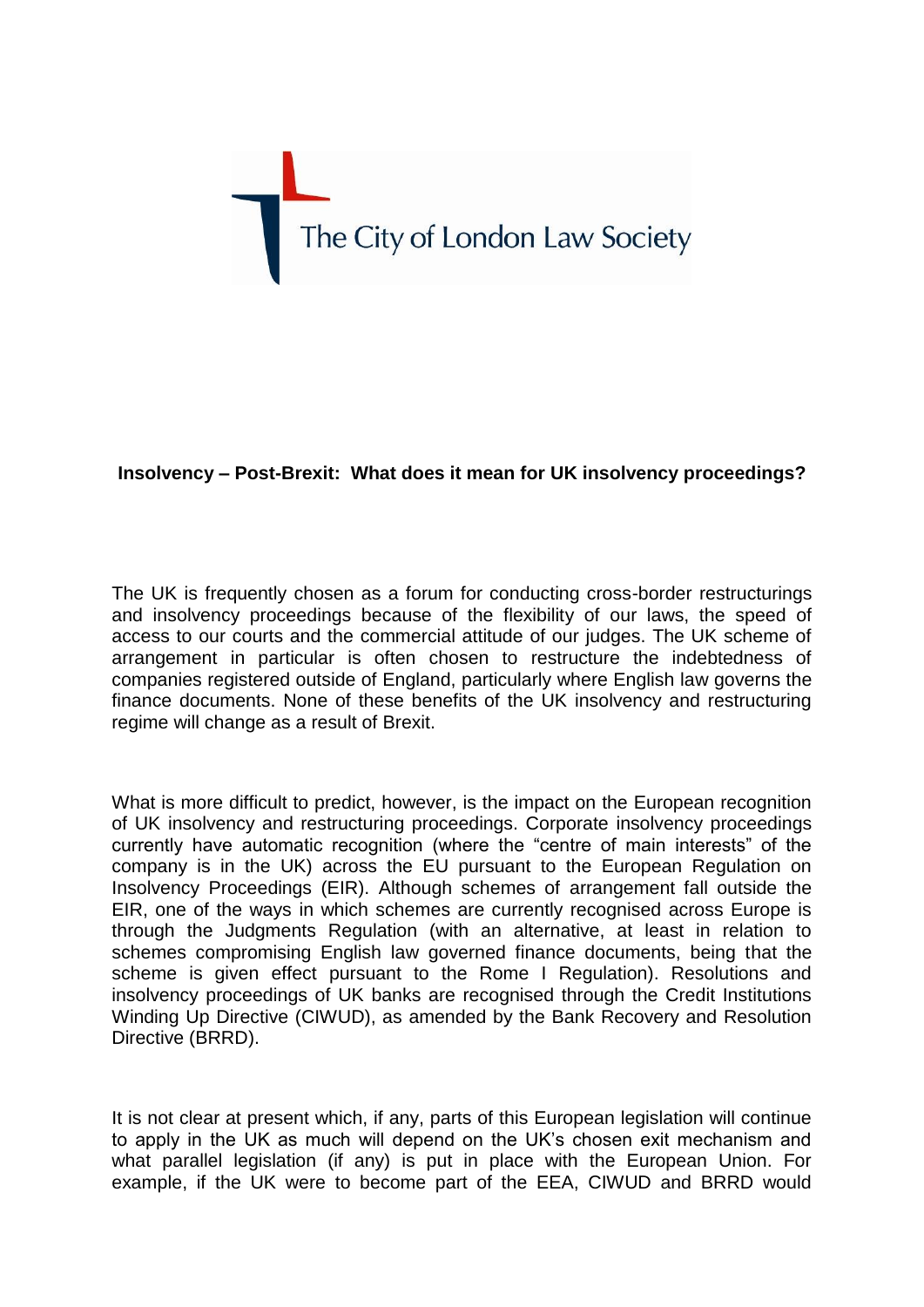continue to apply. Although the Judgments Regulation and the Rome I Regulation would no longer apply without parallel legislation, many of the effects of the Judgments Regulation could be replicated by the Lugano Convention or (if the UK were to sign up to it and in appropriate case) the Hague Convention on Choice of Court Agreements.

The remaining EU member states would also be adversely affected by a lack of automatic recognition in the UK of their insolvency and restructuring proceedings. In particular, without the provisions in the EIR requiring UK courts to give effect to compromises as part of any EU "main" insolvency proceedings, the English common law rule in *Gibbs v Societe Industrielle des Metaux (1890) 2 QBD 399* would have the effect that the English court would be unlikely to recognise a compromise through an EU insolvency proceeding of an English law debt. This could potentially be used as a negotiating point in any discussions with the EU regarding any parallel legislation that might replace the EIR.

There are alternative methods of seeking recognition for UK insolvency proceedings and judgments. For example, it may be that (following Brexit) other EU member states will adopt the UNCITRAL Model Law (at present, Poland, Greece, Slovenia, Romania and the UK have done so within the EU) and it may be possible to rely on a particular jurisdiction's rules of private international law (for example, it is understood that in Germany, the principles enshrined in the EIR have been extended to apply to companies with their centre of main interests outside the EU). One might also observe that UK insolvency proceedings have been recognised outside the EU for some time. It should be noted, however, that the UNCITRAL Model Law is much narrower in scope than the EIR (and does not currently extend to the recognition of insolvency-related judgments) and relying on ad hoc rules of private international law (rather than the EIR) can lead to much greater uncertainty than is currently the case.

It should be noted that the UK provides for recognition of foreign proceedings through its adoption of the UNCITRAL Model Law and hasn't done so on a reciprocal basis (i.e. it doesn't matter whether the foreign company is incorporated in a jurisdiction which has likewise adopted the Model Law). Furthermore the UK also provides for recognition of insolvency proceedings in a number of Commonwealth members states plus Ireland through section 426 of the Insolvency Act 1986, again not on a reciprocal basis. Accordingly whilst the UK remains in a position to act as a good global citizen (with perhaps the exception of compromise of English law documents by proceedings in other jurisdictions) that comity will be more exposed to the lack of reciprocity absent the EIR. This may also affect the prospect of recognition of English proceedings in third countries where competing proceedings are opened in Europe, such as under chapter 15 of the US Bankruptcy Code (by which the US has adopted the Model Law).